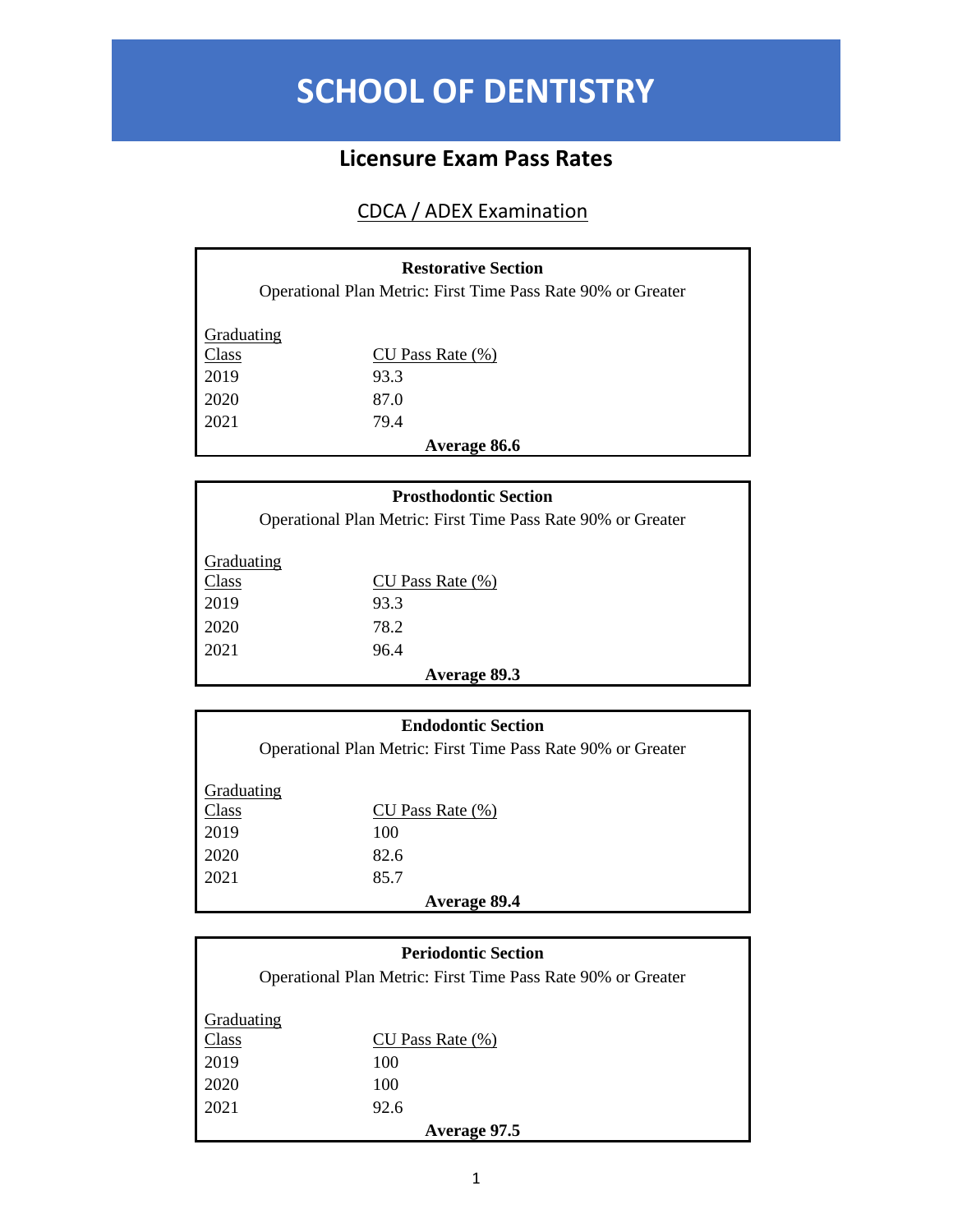## WREB EXAMINATION

| <b>Restorative Section</b><br>Operational Plan Metric: First Time Pass Rate 90% or Greater |                       |  |
|--------------------------------------------------------------------------------------------|-----------------------|--|
| Graduating<br>Class                                                                        | $CU$ Pass Rate $(\%)$ |  |
| 2019                                                                                       | 100                   |  |
| 2020                                                                                       | 98.1                  |  |
| 2021                                                                                       | 95.9                  |  |
| <b>Average 98.0</b>                                                                        |                       |  |

| <b>Endodontic Section</b>                                    |                       |
|--------------------------------------------------------------|-----------------------|
| Operational Plan Metric: First Time Pass Rate 90% or Greater |                       |
| Graduating<br>Class                                          | $CU$ Pass Rate $(\%)$ |
| 2019                                                         | 98.4                  |
|                                                              |                       |
| 2020                                                         | 97.8                  |
| 2021                                                         | 100                   |
| <b>Average 98.7</b>                                          |                       |

| <b>Treatment Planning Section</b>                            |                       |
|--------------------------------------------------------------|-----------------------|
| Operational Plan Metric: First Time Pass Rate 90% or Greater |                       |
| <b>Graduating</b>                                            |                       |
| Class                                                        | $CU$ Pass Rate $(\%)$ |
|                                                              |                       |
| 2019                                                         | 100                   |
| 2020                                                         | 98.5                  |
| 2021                                                         | 98.0                  |
| <b>Average 98.8</b>                                          |                       |

| <b>Periodontic Section</b>                                   |                       |
|--------------------------------------------------------------|-----------------------|
| Operational Plan Metric: First Time Pass Rate 90% or Greater |                       |
| Graduating                                                   |                       |
| Class                                                        | $CU$ Pass Rate $(\%)$ |
|                                                              |                       |
| 2019                                                         | 98.3                  |
| 2020                                                         | 100                   |
| 2021                                                         | 97.4                  |
| <b>Average 98.9</b>                                          |                       |